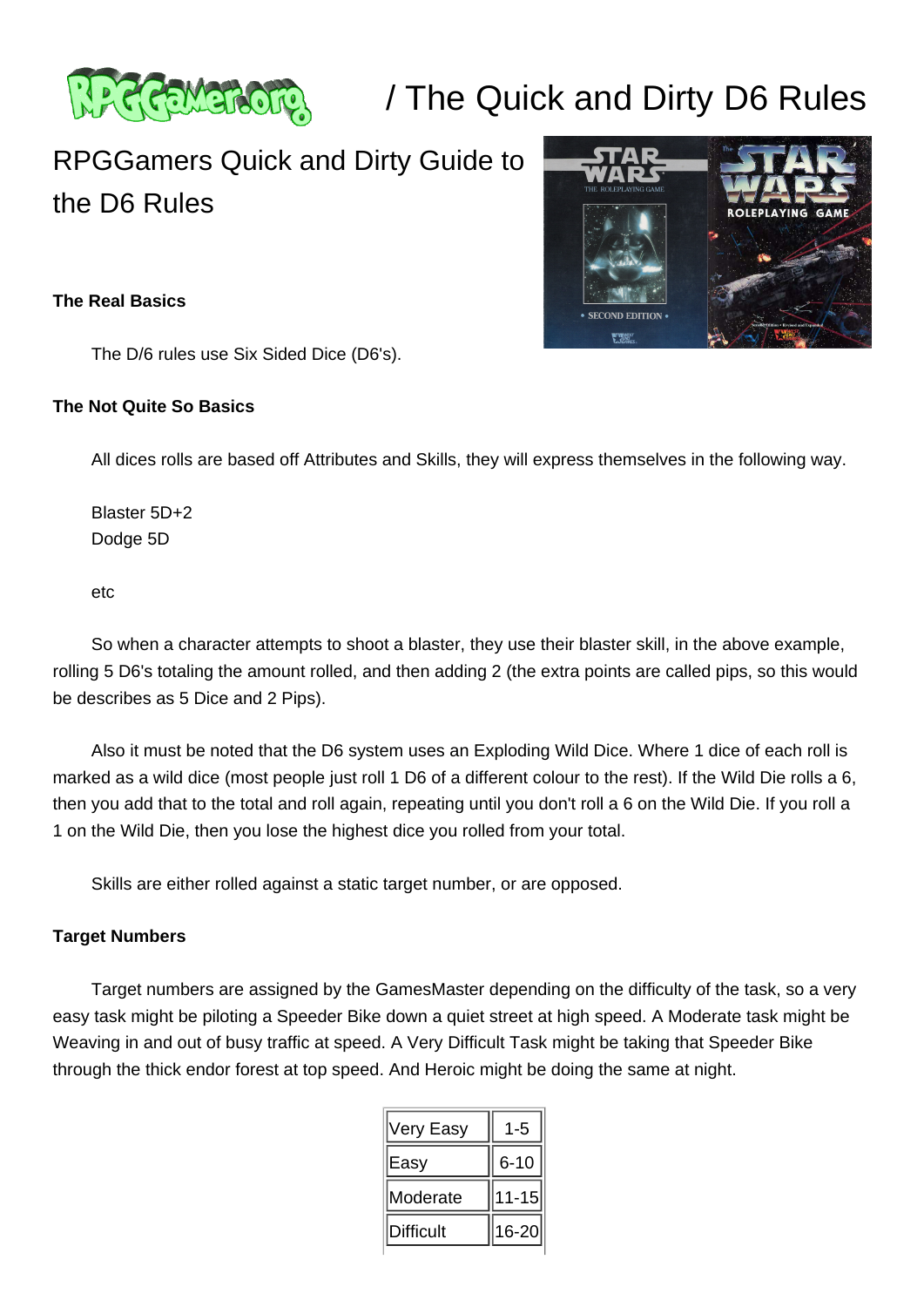| Very<br><b>Difficult</b> | 21-30 |
|--------------------------|-------|
| Heroic                   | $31+$ |

 To be successful in a task, the character must equal or exceed the difficulty. If the player's check is lower than the difficulty, the task is a failure.

## **Opposed Skills**

 So for example, shooting someone with a Blaster is opposed by the targets dodge skill. So for example a shooter and a target with the above skills would roll 5D+2 to hit the target, and the target would roll 5D to avoid being hit, the one that rolls the highest wins.

 For dodging attacks, vehicles use their Pilots skill, and many have a bonus Maneuverability to that skill.

Larger weapons, such as Turbolasers have fire control, which adds to the gunners skill.

 Weapons have damage ratings in dice, and this is rolled against the targets strength to resist. Any extra points the attacker has in their damage roll counts as damage according to the below chart.

| Damage Roll > Strength Roll By: Effect |                  |  |
|----------------------------------------|------------------|--|
| 0-3                                    | <b>Stunned</b>   |  |
| 4-8                                    | Wounded          |  |
| $9 - 12$                               | Incapacitated    |  |
| 13-15                                  | Mortally Wounded |  |
| 16+                                    | Killed           |  |

Stunned Characters or Vehicles are at -1D to all skill checks.

Wounded Characters or Vehicles are at -1D to all skill checks, and if they are wounded again they move to Wounded Twice.

Wounded Twice Characters or Vehicles are at -2D to all skill checks, and if they are wounded again they move to Incapacitated.

Incapacitated Characters or Vehicles cannot move or act except in very simple ways, calling for help, pressing a button etc, dragging themselves away.

Mortally Wounded Characters or Vehicles are out of action, and will expire unless treated soon. Killed Characters or Vehicles have expired, they have gone to meet the choir invisible, they're dead.

 If someone does not have the relevant skill to perform a task, they default to the attribute the skill is based on. So Blaster Skill and Dodge are both based on Dexterity, so anyone without those skills just